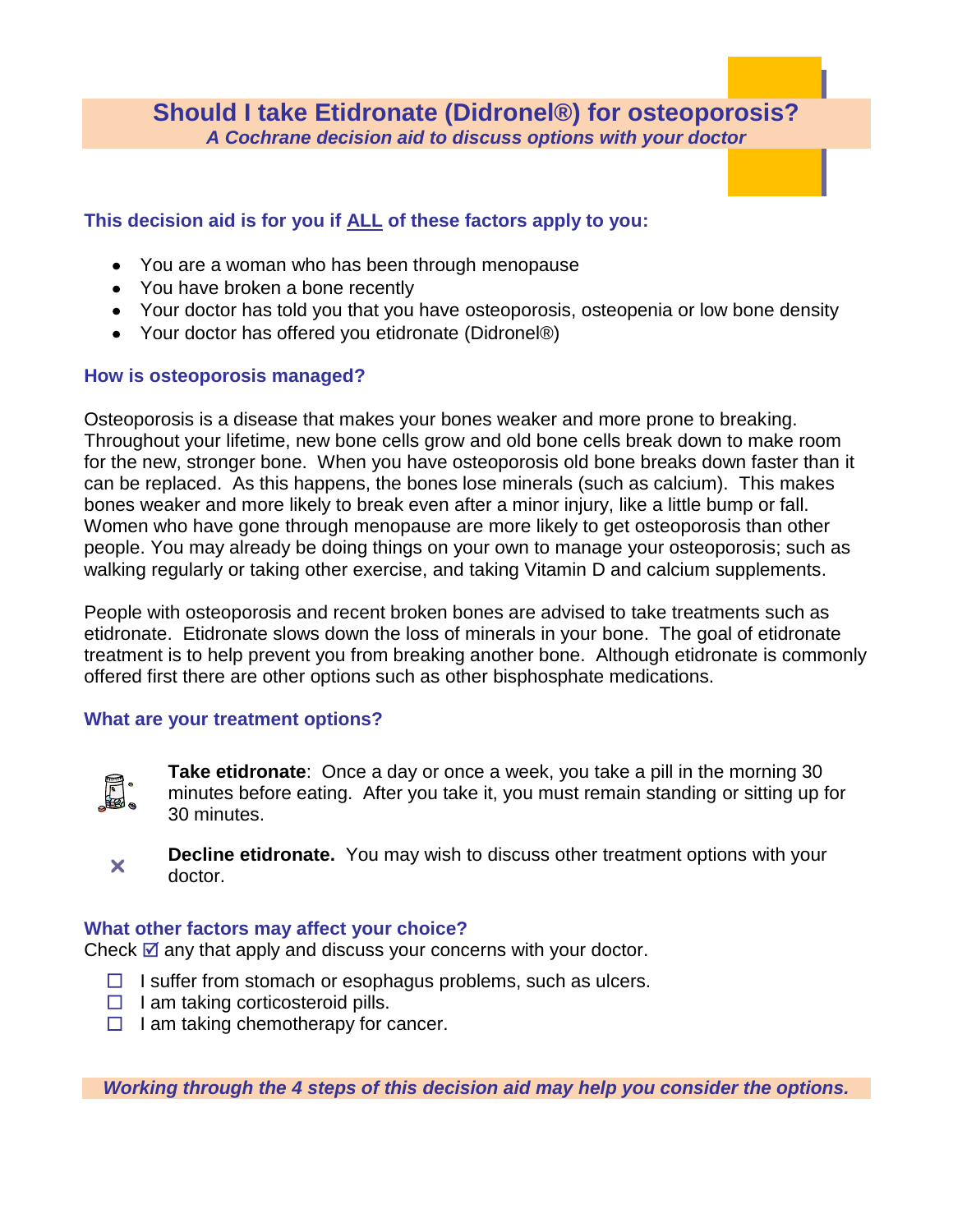#### *Step 1: What are the benefits and harms of each option?*

Blocks of 100 faces show a 'best estimate' of what happens to **100 women** over 1 to 4 years who either take or decline Etidronate. Each face ( $\odot$ ) stands for one person. The shaded areas show the number of people affected. There is no way of knowing in advance if you will be one of those affected.



- Note: The options include 'estimates' of what happens to groups of people based on the available research. The quality of these estimates is summarized using the GRADE system as follows:
	- ++++ **High** quality further research is **very unlikely to change** the estimate.
	- +++ **Moderate** quality further research **may change** the estimate.
	- ++ **Low** quality further research is **likely to change** the estimate.
	- + **Very low** quality further research is **very likely to change** the estimate.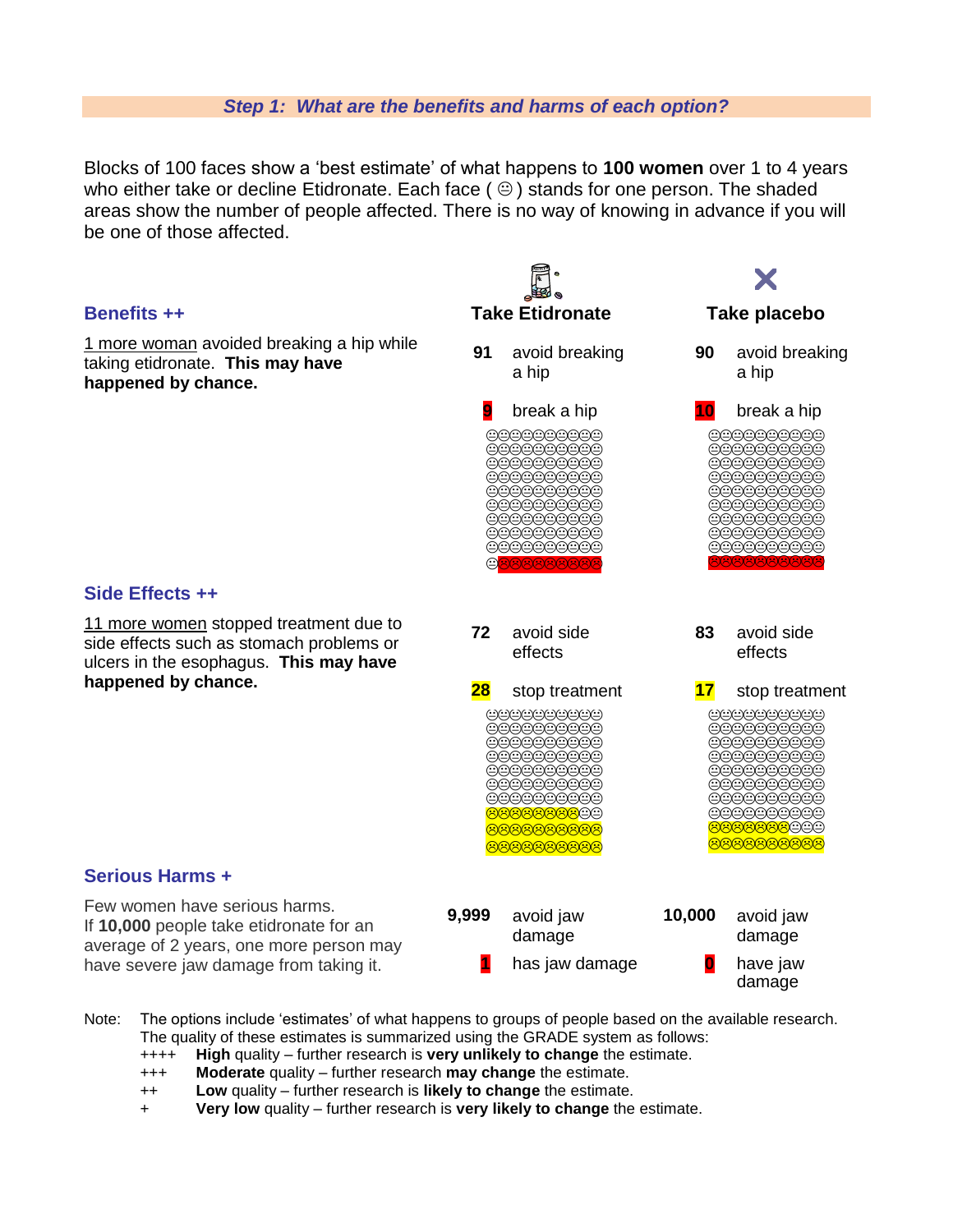#### *Step 2. What matters most to you?*

Common reasons to choose each option are listed below.

Check **⊠** how much each reason matters **to you** on a scale from 0 to 5.

**'0'** means it is **not** important to you. **'5'** means it is **very** important to you.

| <b>Reasons to take etidronate</b>                                                                                                  | <b>Not</b><br>Important<br>$\Omega$        | $\blacktriangleleft$ | 2 <sup>2</sup> | $\overline{3}$ | <b>Important</b><br>$\mathbf{A}$ | <b>Very</b><br>5 |
|------------------------------------------------------------------------------------------------------------------------------------|--------------------------------------------|----------------------|----------------|----------------|----------------------------------|------------------|
| How important is it to you to avoid breaking a hip?                                                                                |                                            |                      |                |                |                                  |                  |
| How important is it to you to slow down the loss of minerals<br>in your bones?                                                     |                                            |                      |                |                |                                  |                  |
| List other reasons to take etidronate:                                                                                             |                                            |                      |                |                |                                  |                  |
|                                                                                                                                    |                                            |                      |                |                |                                  |                  |
|                                                                                                                                    |                                            |                      |                |                |                                  |                  |
| <b>Reasons to decline Etidronate</b>                                                                                               | <b>Not</b><br><b>Important</b><br>$\bf{0}$ | 1                    | $\overline{2}$ | 3              | <b>Important</b><br>4            | <b>Very</b><br>5 |
| How important is it to you to avoid the inconvenience of taking<br>medicine before breakfast and remaining upright for 30 minutes? |                                            |                      |                |                |                                  |                  |
| How important is it to you to avoid very rare but serious damage<br>to your jaw?                                                   |                                            |                      |                |                |                                  |                  |
| List other reasons to decline etidronate:                                                                                          |                                            |                      |                |                |                                  |                  |

# **Now, thinking about the reasons that are most important to you…**

# **Which option do you prefer?**

Check  $\overline{\mathbb{Z}}$  one.

- $\Box$  I don't know
- $\Box$  Take etidronate
- $\Box$  Decline etidronate
- $\square$  Discuss other treatment options